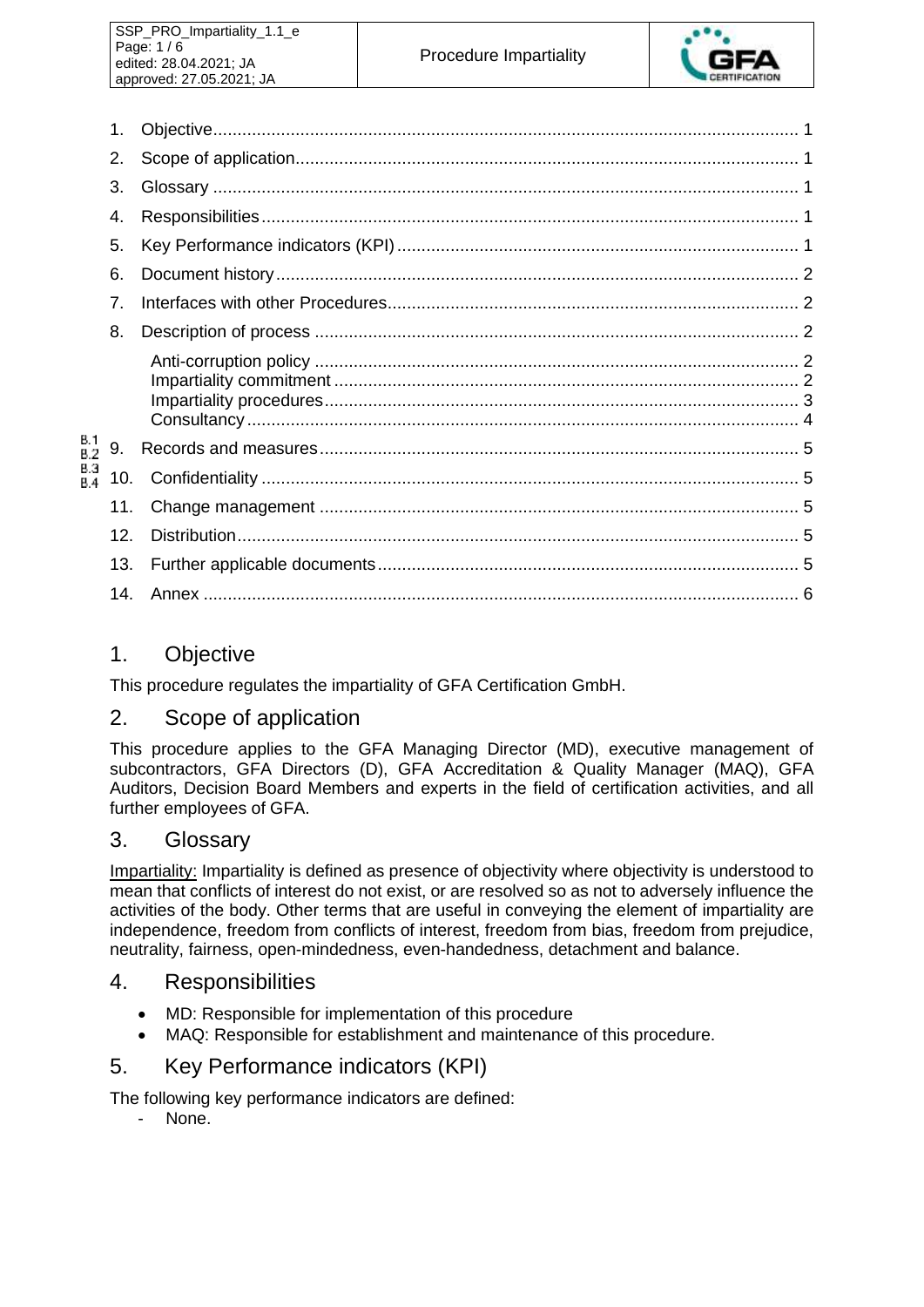

# 6. Document history

| Version number | Date of approval | Description of changes                                                                                                                            |  |
|----------------|------------------|---------------------------------------------------------------------------------------------------------------------------------------------------|--|
| 1.0            | 17.01.2017       | Elaboration of the procedure using the information of GFA<br>System Handbook and the version of the FSC-STD-20-001<br>V4.                         |  |
| 1.1            | 27.05.2021       | Inclusion of standard references related to SURE and<br>update of standard versions related to other certification<br>schemes. Editorial changes. |  |

# 7. Interfaces with other Procedures

The following interfaces with other procedures are identified and shall be considered in relation to this procedure:

Interface: SSP\_PRO\_Conflict\_of\_Interest SSP\_PRO\_AB

## 8. Description of process

### Anti-corruption policy

8.1 GFA conducts its business in compliance with applicable laws and regulations. All internal and external personnel of GFA are strictly prohibited from offering, paying, promising or authorizing any bribe, kickback or other thing of value to a third party, to secure any contract, concession or other favorable treatment for GFA.

Visa versa, all internal and external personnel of GFA are strictly prohibited accepting any bribe, kickback or other thing of value from a third party, unless approved by the MD, to secure the impartiality of all activities carried out by GFA.

GFA relies on invoices and other documents received from clients and business partners or issued by GFA to customers and business partners to create and maintain accurate books and records.

<sub>B</sub> GFA requires staff and auditors do declare in their working contracts, auditor contracts and annual work orders, that he/she will not take any payments, rewards, compensations or gifts from third parties related to the certification process without prior approval by the GFA MD.

### Impartiality commitment

The complete certification personnel of GFA, internal as well as external, and the groups and boards and affiliates that have influence on certification activities shall be impartial according to the definition of this procedure.

GFA generally recognizes that the source of revenue for GFA is the client paying for its service and that this is a potential threat to impartiality. In order to obtain and maintain confidence, GFA will always demonstrate that its decisions are based on objective evidence and that its decisions are not improperly influenced by other interests or by other parties.

GFA recognizes the following potential threats to impartiality and will continuously design and implement procedures to manage the risk involved:

- Self-interest threats threats that arise from a person or enterprise acting in their own interest, for example financial self-interest.
- Self-review threats assessing one's own work threats that arise from a person or enterprise reviewing the work done by them.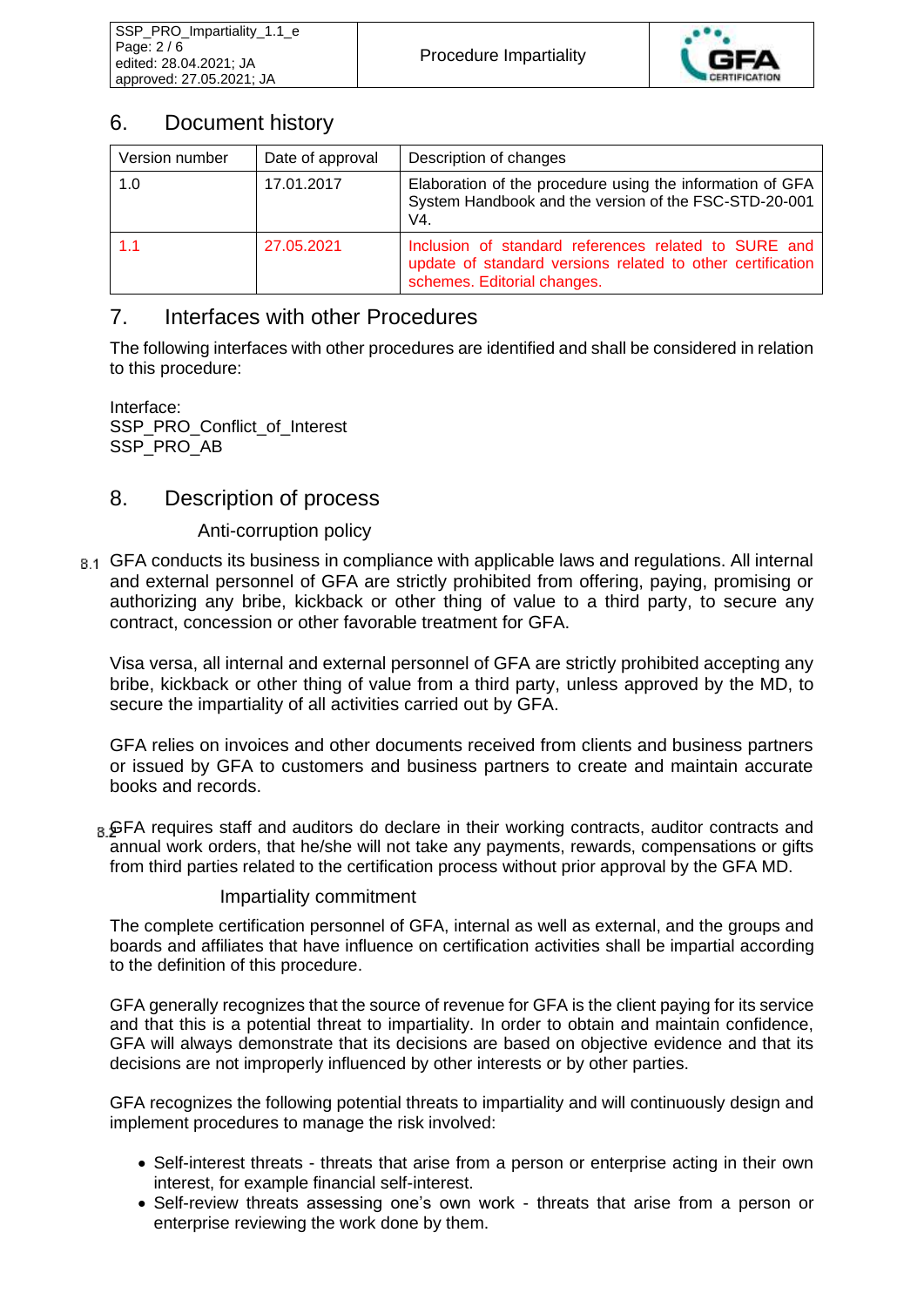

- Familiarity (or trust) threats threats that arise from a person or body being too familiar or trusting of another person instead of seeking evaluation evidence to base the verification conclusion on
- Intimidation threats threats that arise from a person or enterprise having a perception of being coerced openly or secretively, such as a threat to be replaced or reported to a supervisor. (e.g. auditors being (or believing that they are being), openly or secretly coerced by auditees or by other interested parties)
- self-interest/personal benefit (such as financial or other personal self-interests): threats that arise from acting in one's own interest;
- institutional benefit
- advocacy: a body or its personnel acting in support or in opposition of an auditee, which is at the same time its customer in e.g. the resolution of a dispute;
- competition: e.g. between auditee and contracted auditor.

GFA and any part of the same legal entity and entities under its organizational control shall not:

- be the designer, manufacturer, installer, distributer or maintainer of the certified product;
- be the designer, implementer, operator or maintainer of the certified process;
- be the designer, implementer, provider or maintainer of the certified service;
- offer or provide consultancy to its clients;
- offer or provide management system consultancy or internal auditing to its clients where the certification scheme requires the evaluation of the client's management system.

The impartiality of GFA related to the certification activities is assessed and evaluated every year by an independent Advisory Board.

#### Impartiality procedures

8.3

GFA´s internal personal exclusively works for GFA and neither for the mother or sister companies within the GFA Group, nor for any other external company. For personal carrying out audits and certification decisions, obligations and procedures for impartiality are defined and established in the auditor contracts and annual workorder. All internal and external staff is obliged to report any situation that could trigger a thread to impartiality to GFA. To safeguard that, all staff is obliged to fill in the CoI disclosure form on annual basis or in the event of any changes to the situation.

GFA identifies risks to its impartiality on an ongoing basis. This includes those risks that arise from its activities, from its relationships, or from the relationships of its personnel. However, such relationships must not necessarily present GFA with a risk to impartiality. A relationship presenting a risk to impartiality of GFA can be based on ownership, governance, management, personnel, shared resources, finances, contracts, marketing (including branding), and payment of a sales commission or other inducement for the referral of new clients, etc. However, if any relationship creates a risk to impartiality, GFA will document how it eliminates or minimizes such risk in the CoI summary or the analysis of related bodies. Notwithstanding the foregoing, GFA will not perform the verification of any related party.

GFA will ensure that activities of other bodies do not affect the confidentiality, objectivity and impartiality of its activities. GFA will avoid any situation that would create a conflict of interests arising from the activity of any other body. All GFA staff, either internal or external, or committees, which could influence the certification activities, will act impartially and will not allow commercial, financial or other pressures to compromise impartiality.

GFA requires personnel, internal and external, to declare any situation known to them that may present them or GFA with a conflict of interest. GFA will use this information as input to identifying threats to impartiality raised by the activities of such personnel or by the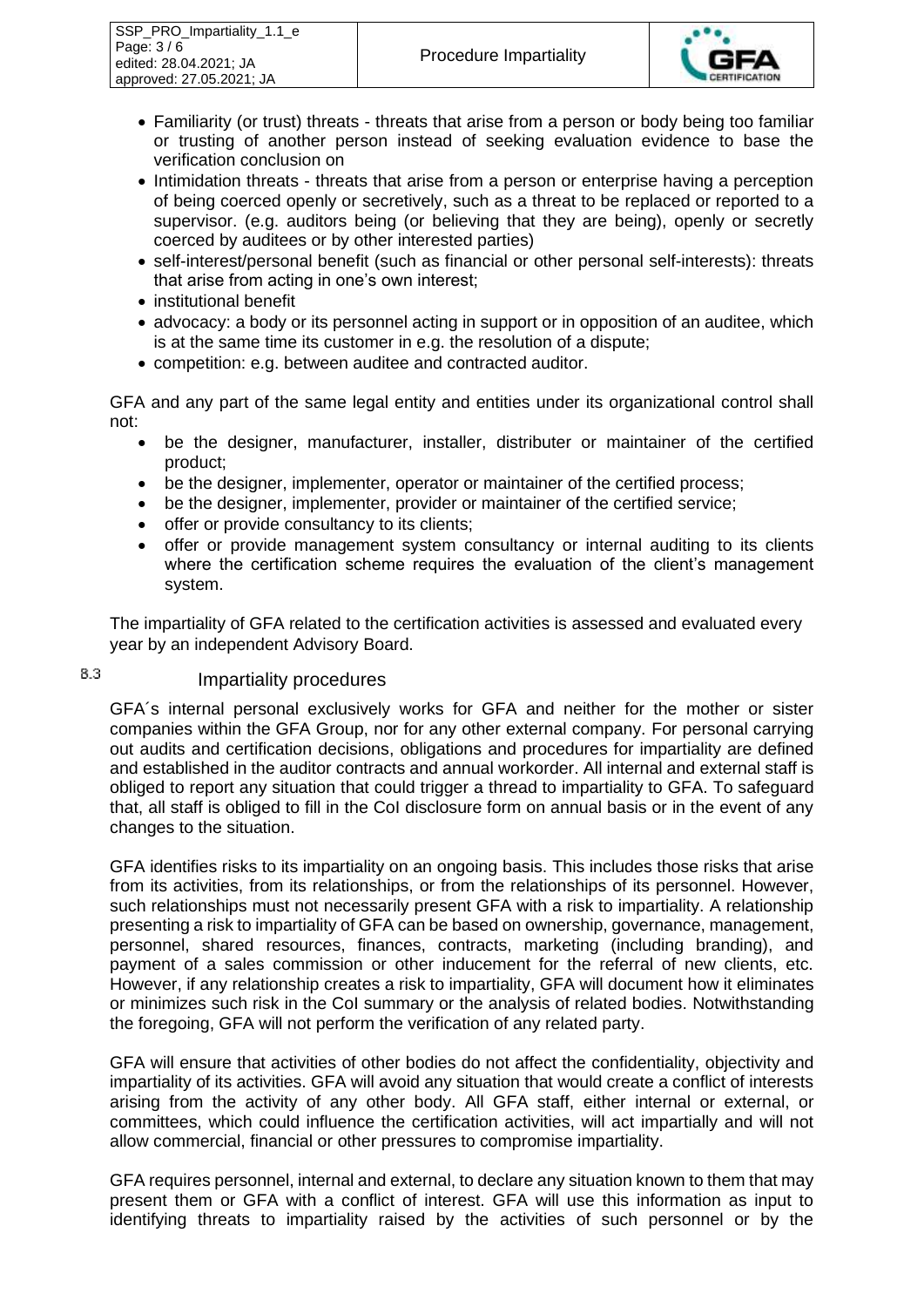

organizations that employ them and will not use such staff, internal or external, unless they can demonstrate that there is no conflict of interests.

GFA obliges auditors to abstain from consulting activities for any of GFA's clients and within the scope of his/her auditing activity for GFA. GFA staff and members of audit teams must have maintained independence from the company or family of companies (e.g. subsidiary companies or parent companies) for a minimum of 3 (three) years to be considered not to have a conflict of interest. Independence in this context means neither having any family/personal relationships with people within the organization, nor having been employed in or by the organization being assessed, nor undertaking any consultancy activities or other service provision except for certification or verification activities. If a member of the audit team, or their immediate family member, has a direct financial interest, or a material indirect financial interest, in the client, the member of the audit team will be removed from this audit.

Any threat to impartiality that arises after the audit team has made an original declaration of impartiality and after having been assigned to the audit team, must immediately be reported to the Quality Management Responsible (MAQ) of GFA.

The audit team member must report the threat telephonically, followed by a written report via e-mail. This report must be filed on the measured entity file. The audit team member involved will stop all work immediately and leave the premises of the client, until the Quality Management Responsible has resolved the threat by either:

- Addressing the matter with the measured entity and they having subsequently removed the individual or circumstances that has created the threat to impartiality.
- Replaced the audit team member.
- Cancelled the certification engagement as per GFA standard terms and conditions.

The independent final decision taking on certification is always done by the GFA Decision Board. The GFA Decision Board member(s), as this board making the final certification decision, are independent from the audit that is performed and shall therefore not be an auditor on the same certification process in which it acts as GFA Decision Board Member.

#### **Consultancy**

GFA will take action to respond to any threats to its impartiality arising from the actions of other persons, bodies or organizations.

In the DIN EN ISO 17065 the term Consultancy is defined as participation in:

- the designing, manufacturing, installing, maintaining or distributing of a certified product or a product to be certified, or
- the designing, implementing, operating or maintaining of a certified process or a process to be certified, or
- the designing, implementing, providing or maintaining of a certified service or a service to be certified

GFA does not give advice or provide consultancy services to applicants for certification as to methods of dealing with matters which are barriers to the certification requested. Further GFA and its related bodies do not provide any services which could compromise the confidentiality, objectivity or impartiality of its certification process and decisions.

GFA has identified that the main risk of potential conflict of interest is regarding consulting services provided by freelance auditors to GFA clients when at the same time being contracted by GFA for auditing services. GFA has identified the individuals offering consulting services and all GFA staff is aware of this situation. Auditors report their consulting activities for GFA clients to GFA by filling in the COI disclosure form before the first assignment of audits, on annual basis and in case of any changes during the preceding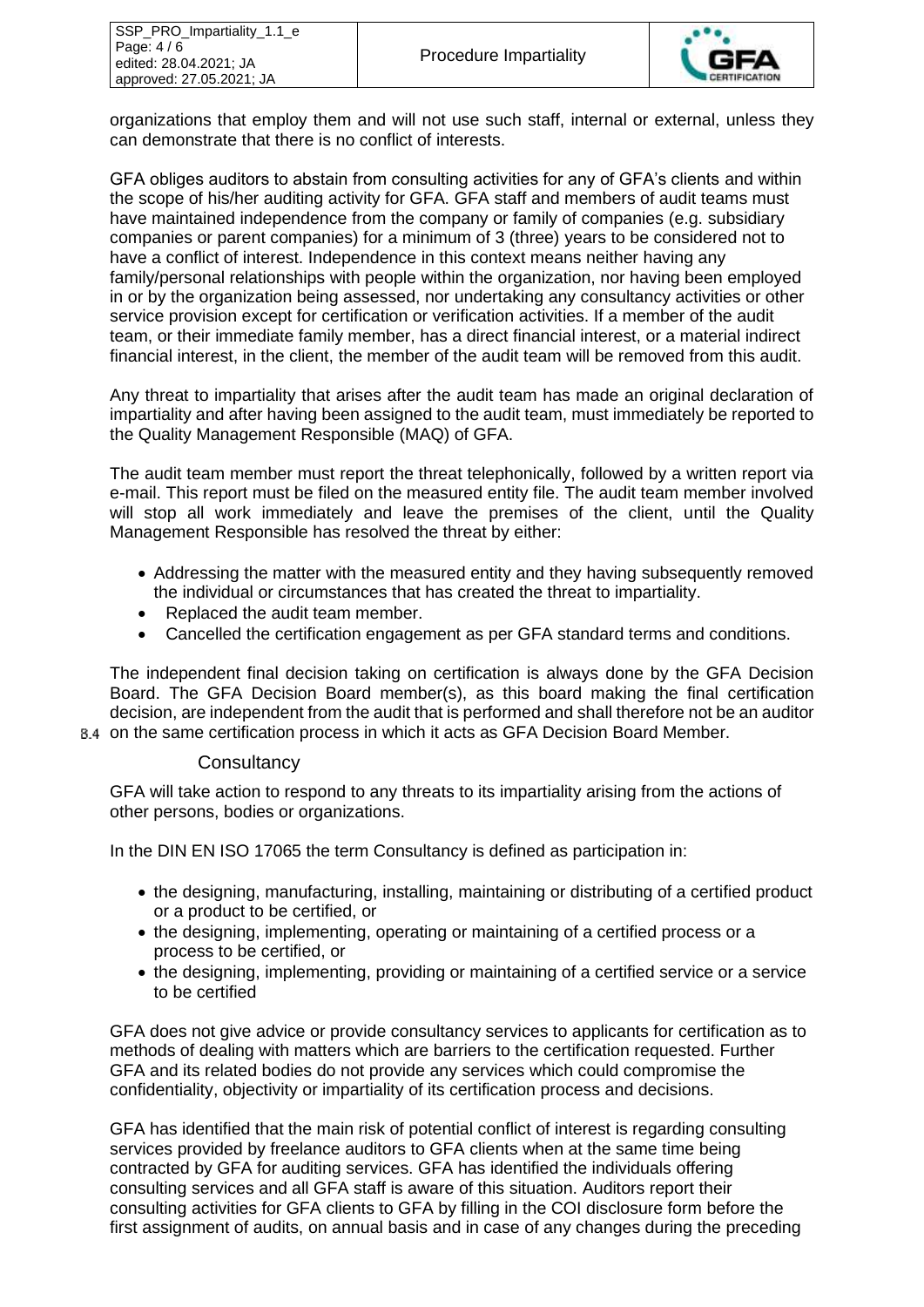

year. GFA documents this in the CRM system and in the COI summary document. When assigning auditors to audits, the CRM and the COI summary document is consulted first and every action taken is documented in the CoI summary..

Explaining findings and/or clarify the requirements of normative documents is not conciderd as consultancy. GFA does not give prescriptive advice or consultancy as part of an audit or training.

Within 3 (three) years after a consultancy or direct employment at a client, the involved personnel will not be designated neither for certification decisions nor for auditing the specific clients that had been consulted nor to review or approve the resolution of a complaint or appeal for that client.

GFA´s activities are not marketed or offered as linked with the activities of an organization that provides consultancy, implying that certification would be easier, faster or less expensive if a specified consultancy organization were used.

GFA will supply this procedure to any party upon request.

#### 9. Records and measures

Records are filed digitally

RSP\_COI\_Summary (G:\2\_FSC\_PEFC\_ISO\_Requirements\12\_Conflict\_of\_Inteterst (COI))

SSP\_Analysis\_Related\_Bodies

(G:\1\_Accreditation\01\_Management\_System\_GFA\9.4\_Impartiality)

### 10. Confidentiality

This procedure may be requested by external parties. Distribution to persons outside of GFA is only permitted after approval by the MAQ.

### 11. Change management

The MAQ is responsible for maintenance and adaption of this procedure. Changed and revised procedures are completely exchanged. Changes will be marked and highlighted. The Version number is increased by 0.1.

### 12. Distribution

The MAQ is responsible to distribute this procedure to all relevant personnel. The recipient decides about further distribution of this procedure within the area of their responsibilities and guarantees that the latest version of this procedure is available to all personnel which is affected by this procedure.

| No. | References                | date of document |
|-----|---------------------------|------------------|
|     | FSC-STD-20-001 4.0        | -                |
| 2   | DIN EN ISO/IEC 17065:2013 | -                |
| 3   | DIN EN ISO/IEC 17021:2015 | ٠                |
| 4   | PEFC ST 2003:2020         | -                |
| 5   | <b>GSP_NI_1.0 (SURE)</b>  | ۰                |

### 13. Further applicable documents